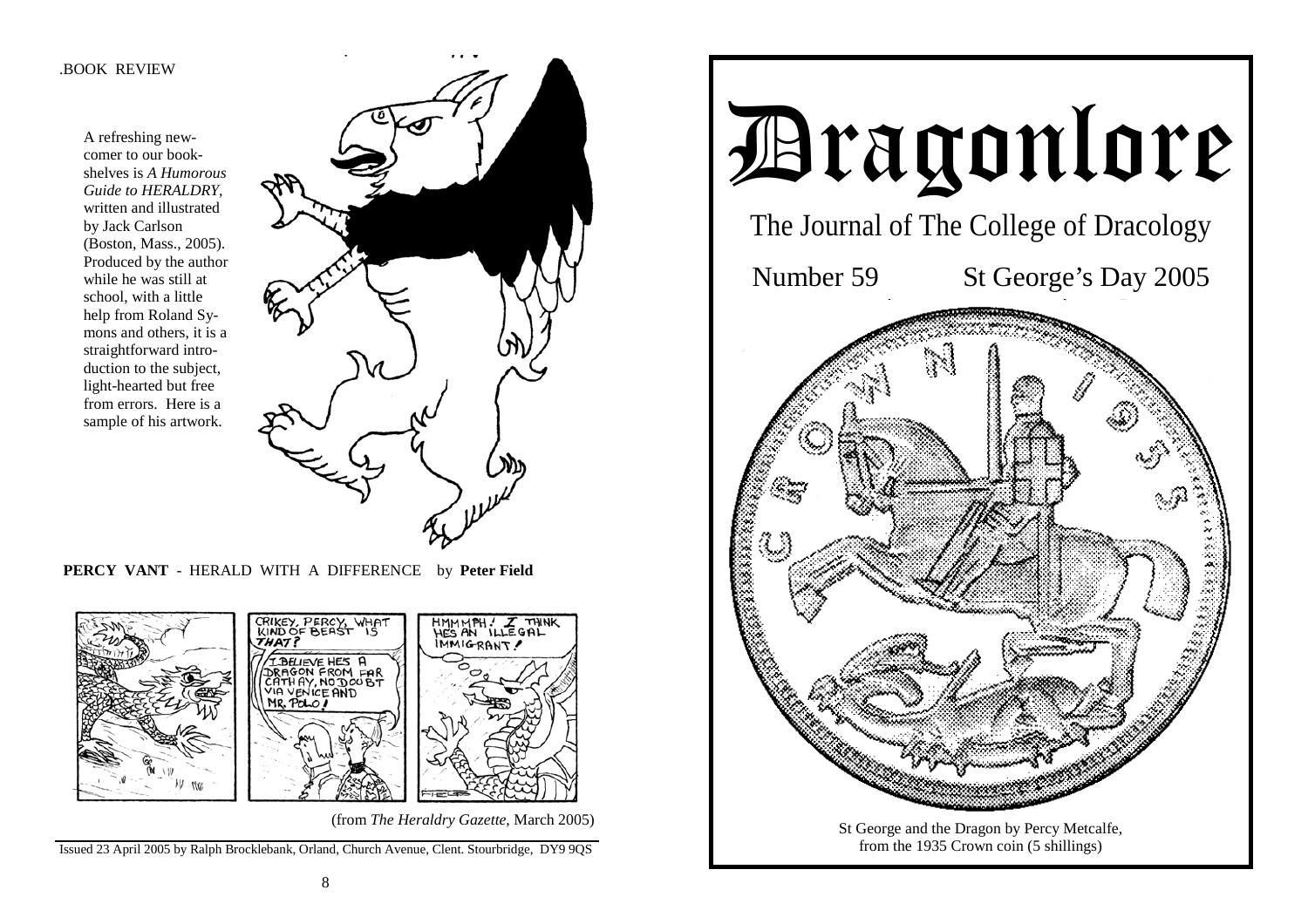

# **The College of Dracology for the Study of Fabulous Beasts**

*We welcome new members Ron Gadd and Peter Page.*

The design on the cover is taken from a commemorative coin issued in the reign of King George V to mark his Silver Jubilee in 1935, and though legal tender, was not intended to be used in day-to-day transactions, but to be kept by collectors. The equivalent "Crown" coin of today is given a face value of £5, but the actual worth of the 1935 coin in today's money would be nearer £20, such has been the rate of inflation. (For our younger readers, one might explain that five shillings was one quarter of £1.) The image was designed by Percy Metcalfe, and shows a very nonchalant knight who might be taking part in a *dressage* competition. He has discarded his lance, the broken tip of which is lodged in the dragon's body near its heart – surely a mortal wound – and has drawn his sword ready for the final fatal blow (when he has done with posing). The dragon is unusual, not very large and with a long serpentine body, a strangely flattened head, four legs with huge claws, but no wings. The whole effect is very typical of its period, highly stylised in a sculptural mode, but it was not at all popular, and so it is hardly surprising that it has never been used again.

 While discussing images of St George, Brian North Lee kindly rang in to say that the representation shown in the Windsor Castle bookplate by Stephen Gooden (*see page 7 in No 56*) was used by George Kruger Gray for modelling the reverse of the George Medal. The bookplate we illustrated, much reduced, had the monogram ER at the top, for King Edward VIII, but it was used again with the monogram altered to GviR for the next reign, and evidently King George VI liked the design enough for him to have chosen it for the George Medal (*see right*). It is certainly more vigorous than the 1935 Crown image.

# **An Oddity**

Philip Hagreen (1890-1988), one of the founder members of the Society of Wood Engravers, is probably best known for his religious works and his bookplates, but Brian North Lee has sent in this example of one of his lighter moments (*right*). The original was about 30cm x 20 cm, but no other details were given.





**SEEN ANYTHING** LIKE THIS!

Reynolds Stone of St Michael slaying a sevenheaded serpent, taken from the bookplate of the Coventry Cathedral Library. This must be the incident described in the *Revelations of St John*, when the creature is called a seven-headed dragon.



## **A Welsh Dragon Goes to Sea**

Dave Freeman, browsing through back numbers of *Sea Breezes*, came across this silhouette emblem of the Willie Line in the issue for July 1979. It looks as if its wings were coming from its hips, but probably they actually come from his shoulders and sweep backwards along his flanks before rising up further back, near his hips. Such an illusion, made possible by the solid silhouette, has been noted once before, but if artists study their anatomy they will not fall into this error – not that they can observe dragons in the flesh, but there are plenty of reliable sources of illustration to act as a guide.



 Charles Willie had his office in Cardiff, and the line, founded in 1903, at first traded across the Bristol Channel to Watchet in Somerset, taking coal one way and bringing back pit props and timber the other. Later they traded to Portugal and then also to Portuguese-speaking South America. They were flourishing during the second world war, when they operated quite a number of ships for the Ministry of War Transport, so the Welsh Dragon must have been seen up and down the Atlantic. The firm is now trading as Charles M. Willie and Company – Shipping, still based in Cardiff, with a fleet of some twenty ships, and still using the dragon emblem.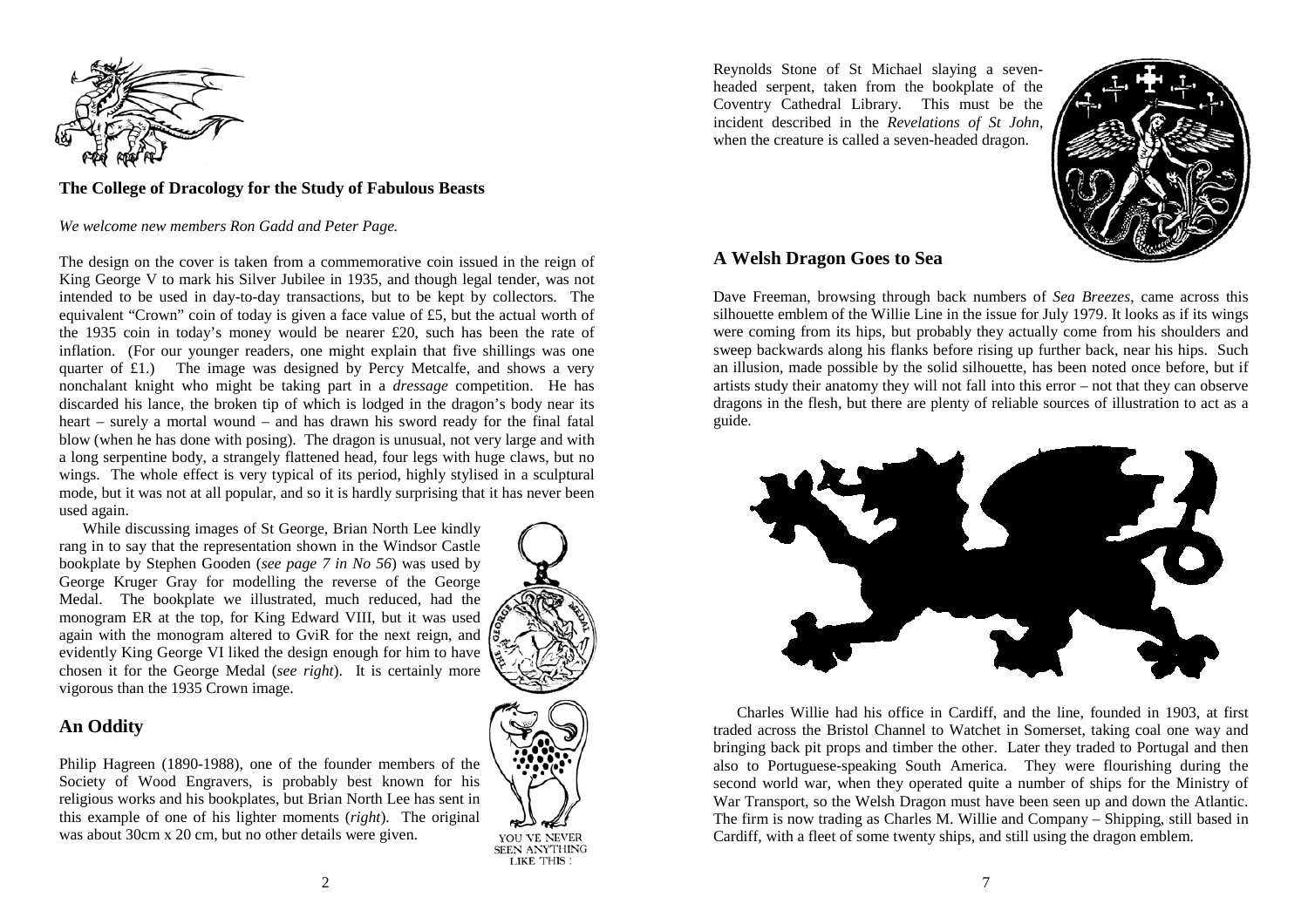

A selection of eighteenth-century bookplates by William Stephens of Cambridge, in an article by John Blatchly, has examples of martlets, griffins, unicorns, a dragon and a mermaid.

 In another new book by Brian North Lee, *Some Church of England Parochial Library and Cathedral Ex-Libris* (London, 2004), is this rather unusual depiction by

#### **Fabulous Beasts at Sherborne**

A weekend conference on Heraldic Art was held at the beginning of April, which included five lectures by eminent heraldists and a tour of Sherborne Abbey. Of the 81 people attending the conference, exactly one third, 27, were dracologists, so it was not surprising that some of the lecturers made mention of Dracology at suitable moments, for instance, when Steve Slater or Keith Lovell had a dragon or such on a slide. Steve was talking on modern military insignia, and fierce monsters are quite popular in that field, this beast from Germany being but one example (*right*). Keith's subject was Victorian heraldry, and of course dragons and griffins were an essential ingredient of neogothic decorative arts.





In Sherborne Abbey there are plenty of fabulous beasts, notably among the carved wooden bosses that decorate the roof, several of which have delightful little mediaeval dragons in a variety of postures – though field glasses or a telescope is needed to appreciate them properly. Among the armorials on the walls of the nave are a couple of shields with the rebus of Abbot Thomas Langton, showing a cockatrice or "angsane" (*left*).

At one point Ben Elliott called me over to see the much-mutilated effigy of an abbot on his tomb, with what was said to be a lion at his feet. Ben pointed out that although the rear end of the little beast was

undoubtedly leonine, what was left of its front legs seemed much more like eagle's talons than lion's paws. Its head had been broken off, but careful scrutiny revealed the outline of wings on the creature's flanks, so this animal was certainly a Griffin, which Ben said was most unusual as the footrest of an Abbot. Well spotted, Ben!

The Abbey is most proud of its two magnificent modern stained-glass windows by John Hayward, who was there to talk about them. The Great West window, full of symbolism, was dedicated in the presence of Her Majesty the Queen in 1998, to commemorate the founding of the Benedictine community in Sherborne in 998 AD, and the smaller but no less splendid window in the south aisle, called the Millenium Window, has amongst other armorials, an impressive pair of Griffins supporting the arms of Sherborne Town Council.